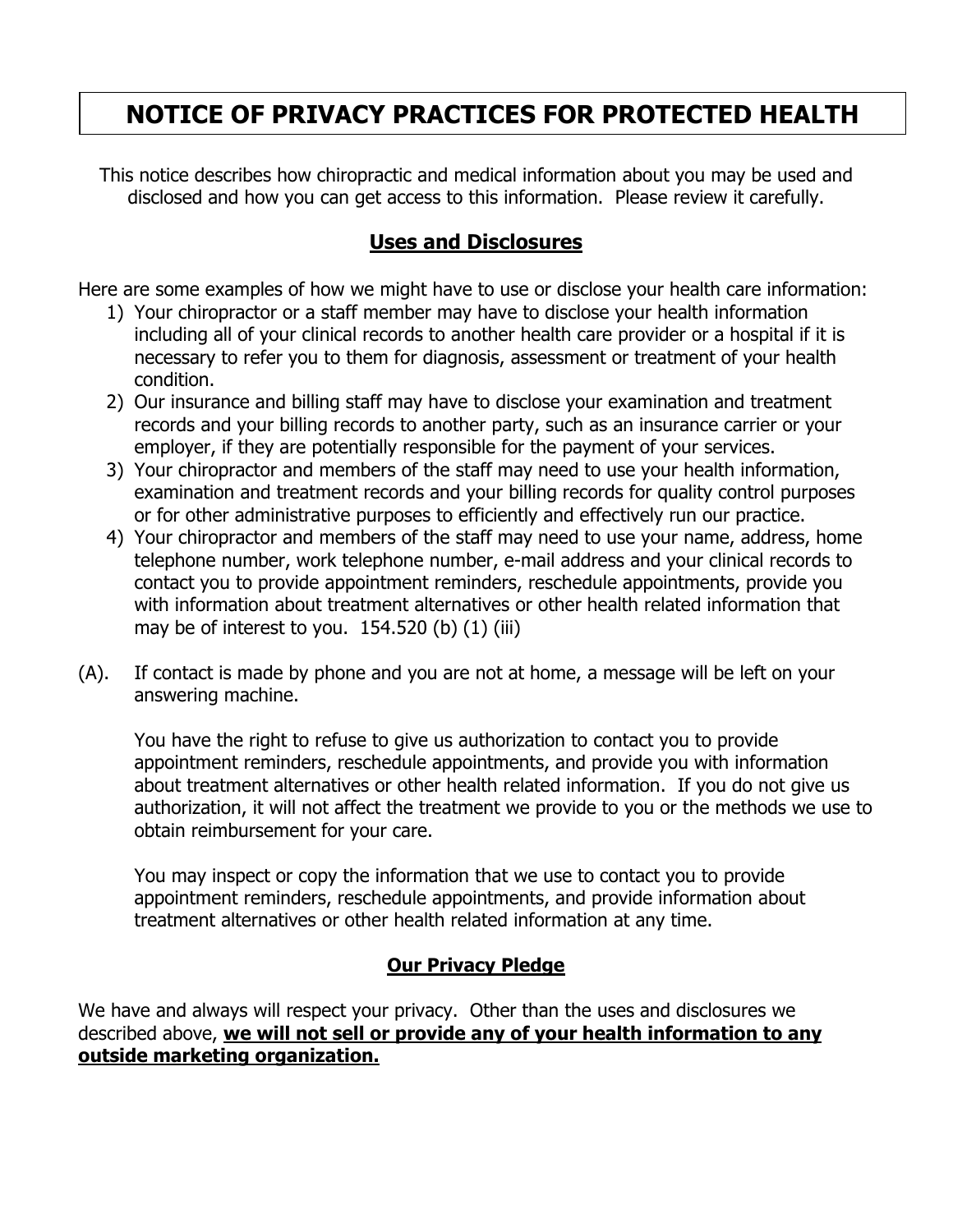## **Permitted uses and disclosures without your consent or authorization**

Under federal law, we are also permitted or required to use or disclose your health information without your consent or authorization in these following circumstances:

- 1) We are permitted to use or disclose your health information if we are providing health care services to you based on the orders of another health care provider.
- 2) We are permitted to use or disclose your health information if we provide health care services to you as an inmate.
- 3) We are permitted to use or disclose your health information if we provide health care services to you in an emergency.
- 4) We are permitted to use or disclose your health information if we are required by law to treat you and we are unable to obtain your consent after attempting to do so.
- 5) We are permitted to use or disclose your health information if there are substantial barriers to communicating with you, but in our professional judgment we believe that you intent for us to provide care.

Other than the circumstances described in the preceding five examples, any other use or disclosures of your health information will only be made with your written authorization.

# **Your right to revoke your authorization**

You may revoke your authorization to us any time; however, your revocation must be in writing. There are two circumstances under which we will not be able to honor your revocation request:

- 1) If we have already released your health information before we receive your request to revoke your authorization. 154.508(b)(5)(i)
- 2) If you were required to give your authorization as a condition of obtaining insurance, the insurance company may have a right to your health information if they decide to contest any of your claims. If you wish to revoke your authorization, please write us at

Trull Chiropractic, P. A. 1739 Dale Earnhardt Blvd. Kannapolis, NC 28083-5106

# **Your right to limit uses or disclosures**

If there are health care providers, hospitals, employers, insurers or other individuals or organizations to whom you do not want us to disclose your health information, please let us know, in writing, what individuals or organizations to whom you do not want us to disclose your health care information. We are not required to agree to your restrictions. However, if we agree with your restrictions, the restriction is binding on us. If we do not agree to your restrictions, you may drop your request or you are free to seek care from another health care provider.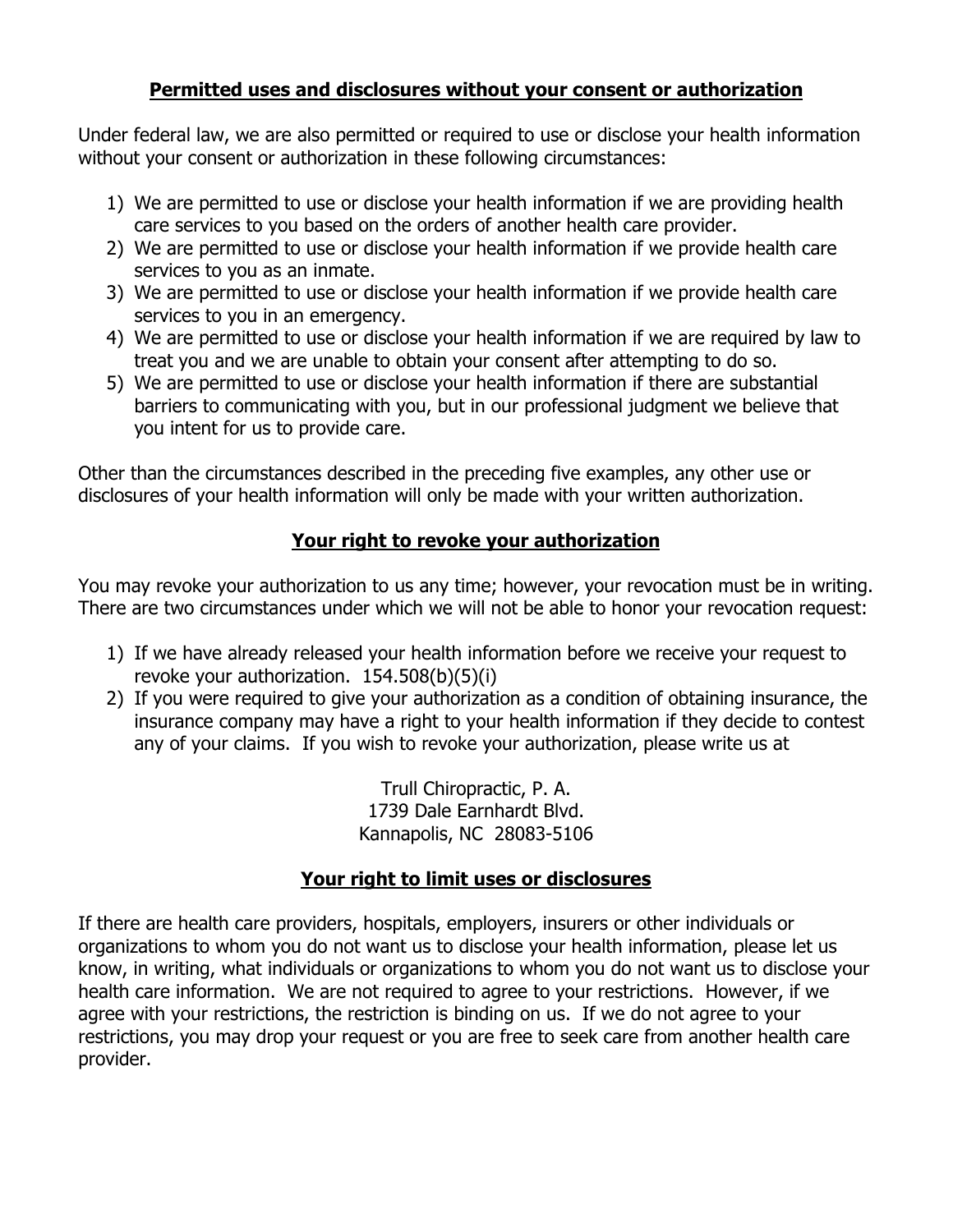# **Your right to receive confidential communication regarding your health information**

We normally provide information about your health to you in person at the time you receive chiropractic services from us. We may also mail you information regarding your health or about the status of your account. We will do our best to accommodate any reasonable request if you would like to receive information about your health or the services that we provide at a place other than your home or, if you would like the information in a different form. To help us respond to your needs, please make any request in writing.

# **Your right to inspect and copy your health information**

You have the right to inspect and/or copy your health information for seven years from the date the record was created or as long as the information remains in our files. We require your request to inspect and/or copy your health information to be in writing.

#### **Your right to amend your health information**

You have the right to request that we amend your health information for seven years from the date that the record was created or as long as the information remains in our files. We require your request to amend your records to be in writing and for you go give us a reason to support the change you are requesting us to make.

#### **Your right to receive an accounting of disclosures we have made of your records**

You have the right to request that we give you an accounting of the disclosures we have made of your health information for the last six years before the date of your request. The accounting will include all disclosures, except:

- those disclosures required for your treatment, to obtain payment for your services, or to run our practice
- those disclosures made to you
- those disclosures necessary to maintain a directory of the individuals in our facility or to individuals involved with your care
- those disclosures for national security or intelligence purposes
- those disclosures made to correctional officers or law enforcement officers
- those disclosures that were made prior to the effective date of the HIPAA privacy law

We will provide the first accounting within any 12-month period without charge. There is a fee for any additional requests during the next 12 months. When you make your request, we will tell you the amount of the fee and you will have the opportunity to withdraw or modify your request.

#### **Your right to obtain a paper copy of this notice**

You may request a copy of this notice at any time.